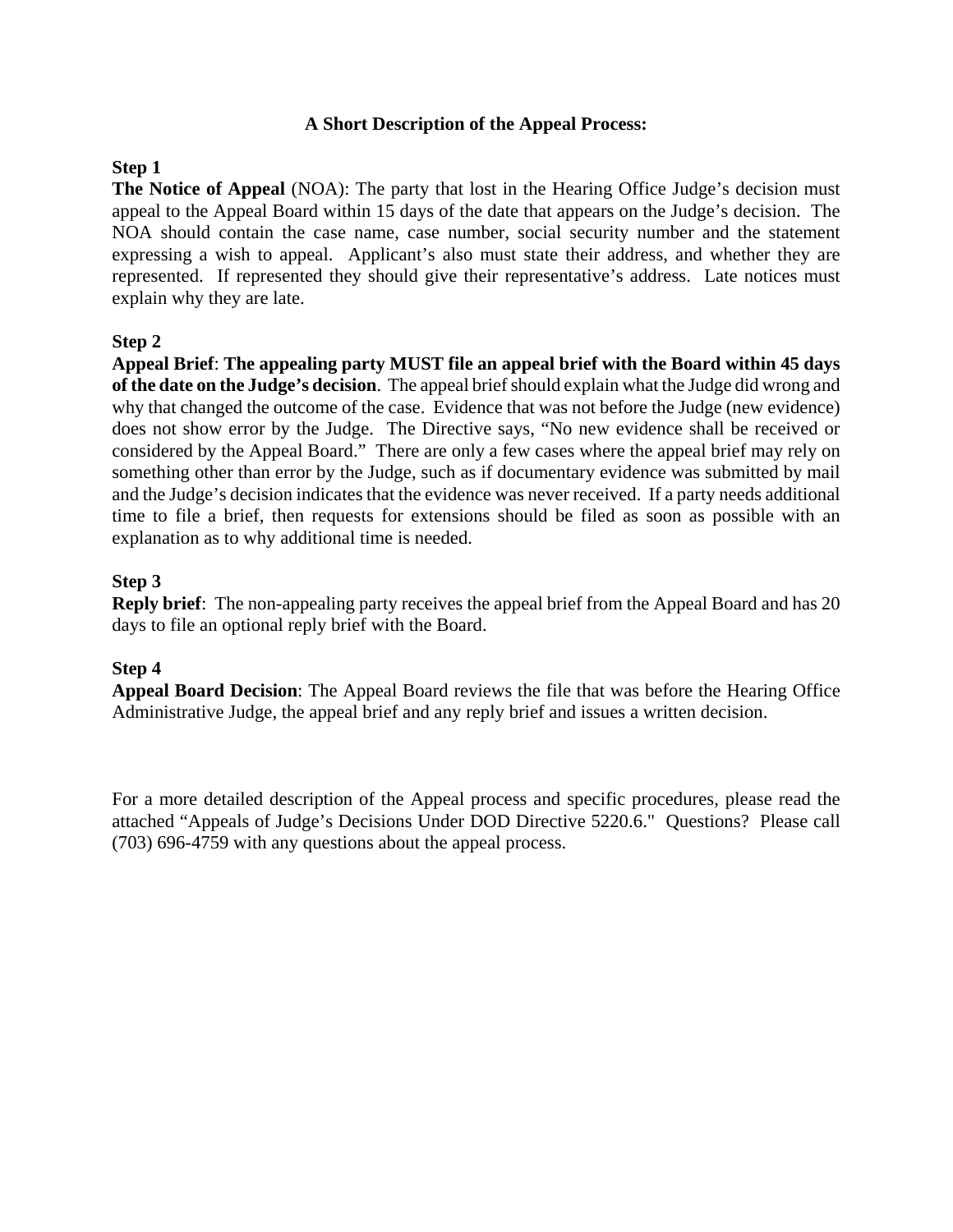# **APPEALS OF JUDGE'S DECISIONS UNDER DOD DIRECTIVE 5220.6**

A copy of **DOD DIRECTIVE 5220.6** (the Directive) and DOHA Decisions can be found on line at www.defenselink.mil/dodgc/doha/isp.html

1. About the Appeal Board: The Appeal Board (The Board) decides appeals from decisions issued by Defense Office of Hearings and Appeals (DOHA) Administrative Judges in industrial security clearance and ADP cases. These are cases involving federal contractors and their employees. The Board does not have authority over cases involving military members or civilian employees of the Department of Defense. The Board does not have authority to resolve issues until after the Judge issues his or her decision. The appeal process is governed by the Directive.

2. Communication with the Board: Communications should be addressed to Chairman, Appeal Board, P.O. Box 3656, Arlington VA 22203. Faxes are acceptable. The Board's fax number is (703) 696-1832. If you fax a document to the Board you should also send the original by regular mail. Use of certified or registered mail can slow down receipt of your communications.

3. Definition: All references to "days" means calendar days. If a due date falls on a Saturday, Sunday, or federal holiday, the due date will be considered to fall on the next business day.

4. Deadlines: To meet a deadline, a document must be received by the Board on or before the due date. A deadline is not satisfied just by sending or postmarking a document on or before the due date. Failure to meet a deadline could result in a loss of your appeal right.

5. Notice of Appeal: To appeal a decision by a Judge, one must file a Notice of Appeal (NOA). This notice must be *received* by the Board within 15 days of the date of the Judge's decision. You may fax the NOA and then send the original by regular mail. **The NOA should not be confused with the Appeal Brief (see Instruction 9 on page 2 of these instructions), which contains detailed reasons why the appealing party believes the Administrative Judge's decision is wrong, etc.**

6: Contents of Notice of Appeal:

- a. Applicant's name;
- b. Applicant's social security number;
- c. The case number (for example, ISCR Case No. 07-12345);
- d. Applicant's current mailing address;
- e. Mailing address of Applicant's lawyer or personal representative, if he or she has one;

f. A one-sentence statement that the party is appealing the decision of the Administrative Judge.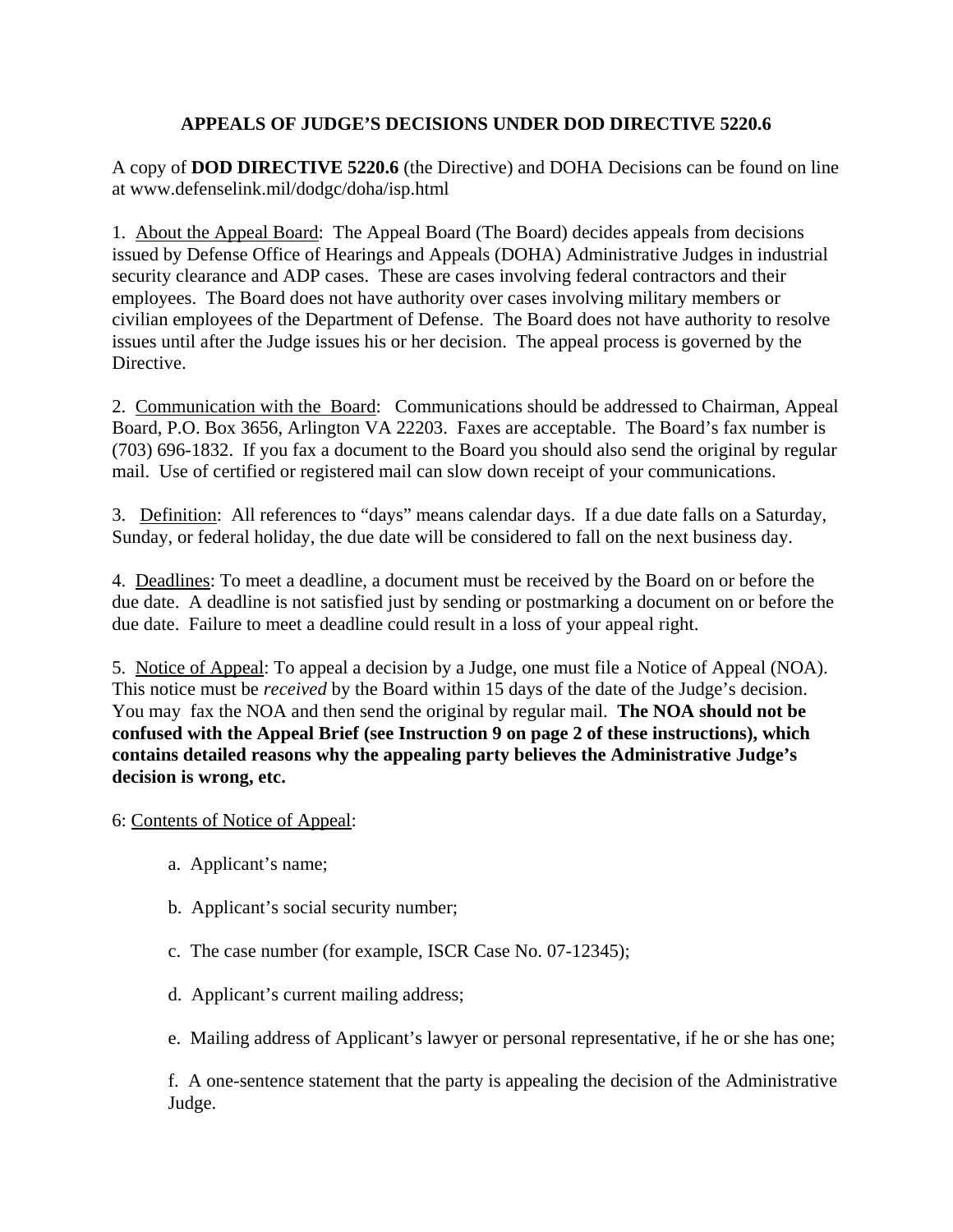7. Late Notice of Appeal: The NOA must be filed within 15 days of the date of the Administrative Judge's decision. The Board may allow a late NOA only upon a showing of good cause.

8. Withdrawal of Appeal: You can withdraw your appeal by notifying the Board in writing. Withdrawal of an appeal usually means that the Judge's decision becomes final.

9. Appeal Brief: This is a written statement explaining why the appealing party believes the Judge's decision is wrong. If at all possible, the brief should be typed. The brief should be printed on one side of the paper only and fastened by a staple or binder clip. Do not submit briefs in binders, notebooks, plastic folders, etc.

10 Contents of Appeal Briefs: The appealing party has the burden of demonstrating that the Judge's decision is in error. Therefore, the brief should raise all objections, issues, and/or reasons why the decision is in error. Failure to raise an issue may result in the Board concluding that error was not shown. The brief should include the following:

- a. Applicant's full name and social security number;
- b. The case number;

c. Applicant's mailing address. If the applicant is represented by a lawyer or by a personal representative, then that person's address should be provided;

d. Specific claims of factual and/or legal error that are being raised by the appealing party;

e. Reasons, arguments, legal citations, and references to the record evidence that support the claims of error raised in the brief;

f. The sort of relief desired, *i.e*., reversal, remand, etc.

11. Submission of the Appeal Brief. **The appeal brief (original plus one copy) must be received by the Appeal Board within 45 days of the date of the Judge's decision**. Failure to submit a timely appeal brief may result in the Appeal Board affirming the decision of the Judge. This is called a default order. The Board may set aside a default order if the appealing party shows good cause for doing so.

12. Reply Brief. The Board will provide a copy of a timely appeal brief to the other party. This party may then decide to submit a reply brief. If the other party decides not to submit a reply brief, he or she should notify the Appeal Board in writing as soon as possible.

13. Contents of Reply Brief. If submitted, a reply brief should contain the following: